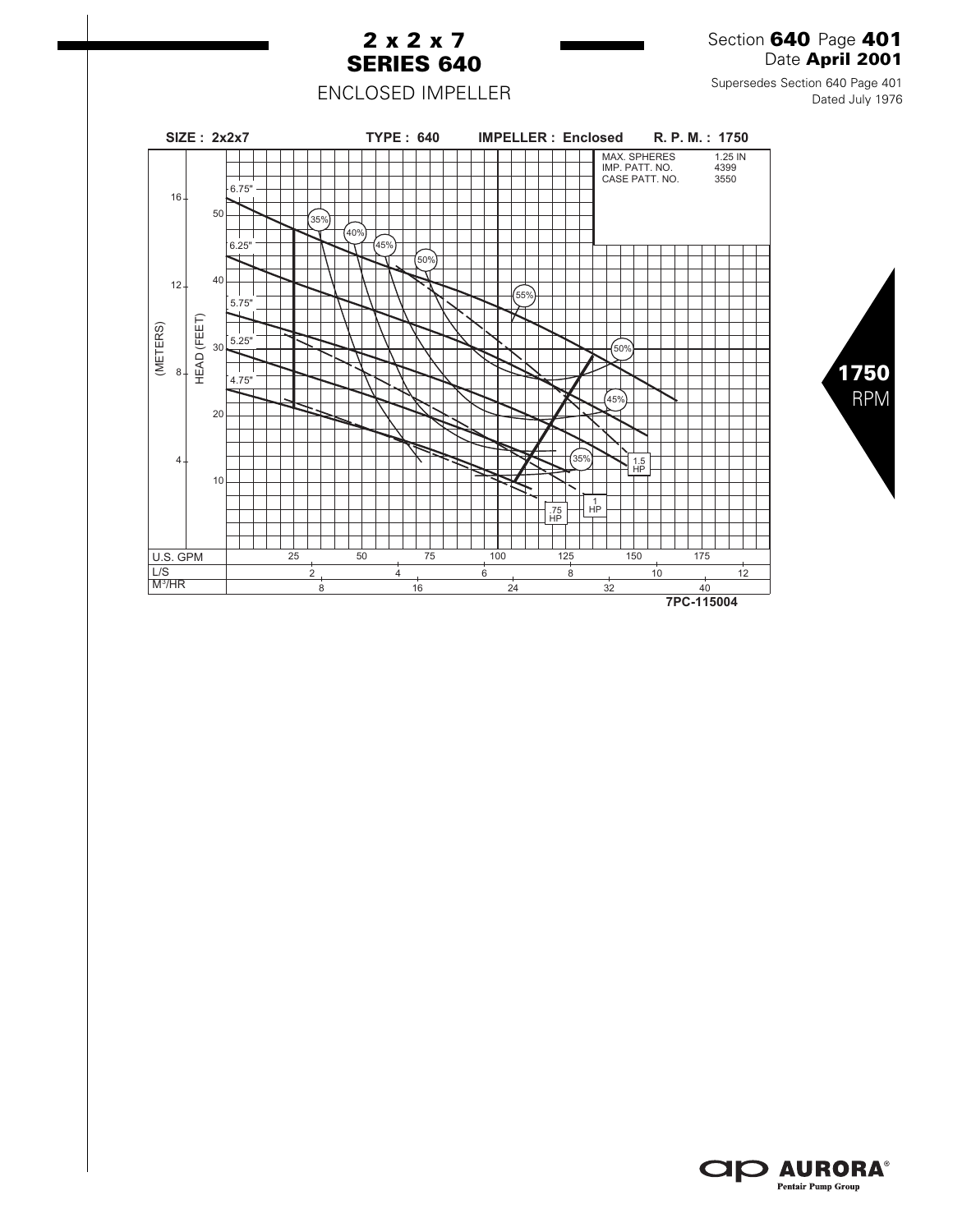Section **640** Page **402** Date **April 2001**

## **2 x 2 x 9 SERIES 640**

ENCLOSED IMPELLER

Supersedes Section 640 Page 402 Dated June 1991

> U.S. GPM M<sup>3</sup>/HR

L/S

(METERS)

**SIZE : 2x2x9 TYPE : 640 IMPELLER : Enclosed R. P. M. : 1750** MAX. SPHERES 1.50 IN 35 IMP. PATT. NO. 444A278 CASE PATT. NO. 180A125 100 30 9"  $40%$  $\int 50\%$ 8.25" 25 80  $60%$ HEAD (FEET) HEAD (FEET) 60% (METERS) 7.5" .<br>65% 60 6.75" 15 6" 40 10 5 HP 20 5 3 HP  $\frac{2}{HP}$ 

40 80 120 160 200 240 280 320

10 20 30 40 50 60 70 80 4 8 12 16 20

**13PC-124595**

1.5 H ሞ

**SIZE : 2x2x9 TYPE : 640 IMPELLER : Enclosed R. P. M. : 1150** MAX. SPHERES 1.50 IN IMP. PATT. NO. 444A278 CASE PATT. NO. 180A125 14 .<br>40%  $\mathbf{Q}^{\prime}$ .<br>50% 40 12 8.25" 60%  $10 30 \big| 7.5$ " HEAD (FEET) HEAD (FEET) (METERS) .<br>55% (METERS) 8  $\sqrt{65\%}$ 6.75" 20 6  $6"$ 2 HP 4 1.5 HP 10  $2 -$ 1 HP  $\frac{1}{10}$   $\frac{1}{10}$   $\frac{1}{10}$   $\frac{1}{10}$   $\frac{1}{10}$   $\frac{1}{10}$   $\frac{1}{10}$   $\frac{1}{10}$   $\frac{1}{10}$   $\frac{1}{10}$   $\frac{1}{10}$   $\frac{1}{10}$   $\frac{1}{10}$   $\frac{1}{10}$   $\frac{1}{10}$   $\frac{1}{10}$   $\frac{1}{10}$   $\frac{1}{10}$   $\frac{1}{10}$   $\frac{1}{10}$  U.S. GPM 50 100 150 200 250 L/S 4 8 12 16 M<sup>3</sup>/HR 10 20 30 40 50 60 **13PC-124594**





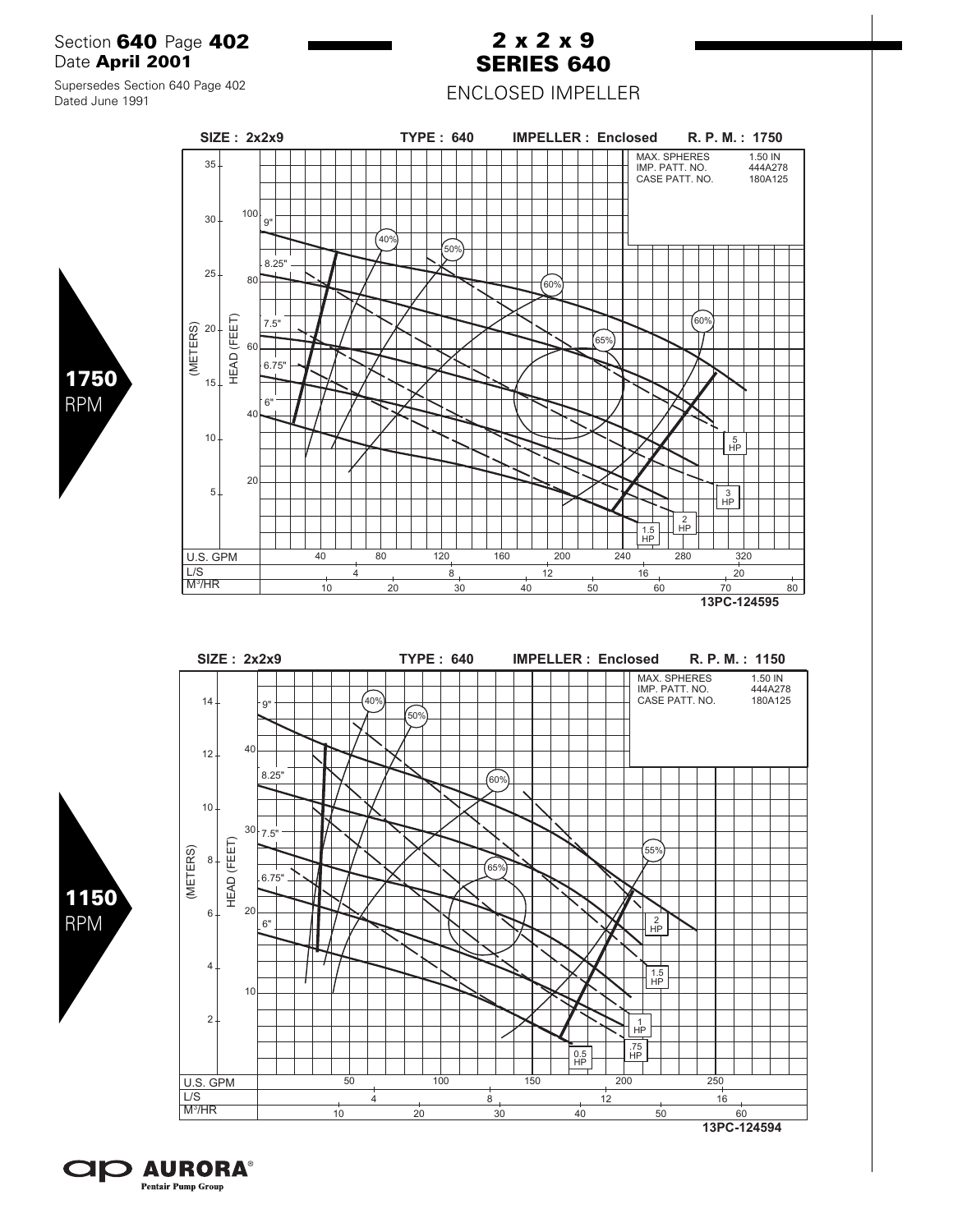

**CIP AURORA® Pentair Pump Group**